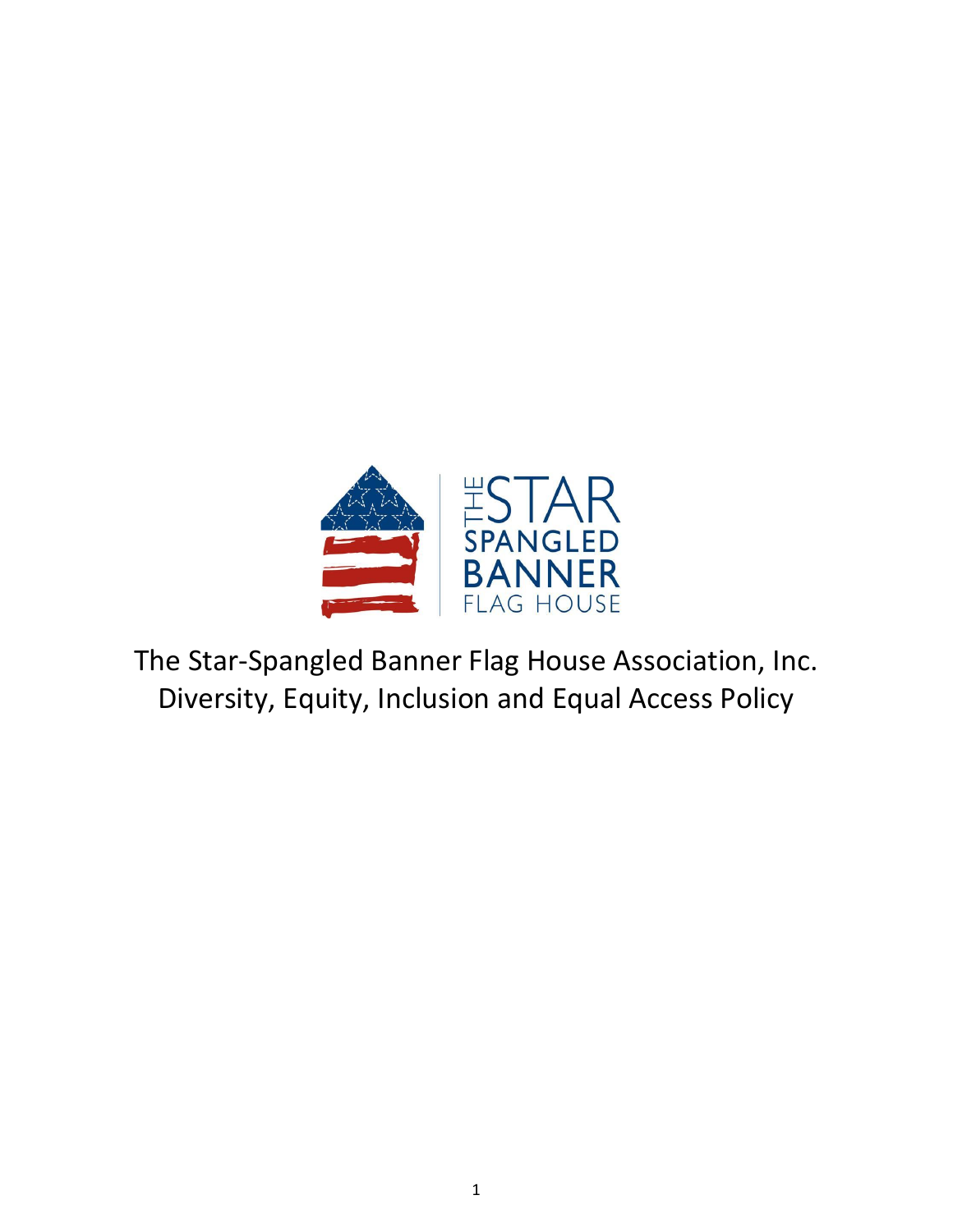The Star-Spangled Banner Flag House Association, Inc. (Flag House) is committed to fostering, cultivating, and preserving a culture of diversity, equity, and inclusion. We tell the story of the making of the Star-Spangled Banner flag, interpret the complex legacy of Mary Pickersgill, and explore the lives of those who lived here after its most famous resident, striving to make a difference in the lives of people who do not see themselves in our shared historical narratives, especially those who identify with groups whose history has been overlooked, ignored, denied, and erased. The museum seeks to integrate and ensure diversity of all voices, viewpoints, knowledge, and skills throughout our city, state, and region to meet its mission.

The Flag House understands the importance of words and that the meanings of DEI evolve. For the purposes of this policy, the Flag House understands the values of diversity, equity, and inclusion in the following ways:

- Diversity is defined by how people are different and the same at the individual and group level. Organizational diversity requires ensuring that multiple perspectives are represented. The Flag House incorporates diversity by exploring the intersection of history, art, preservation, and culture. The Flag House shares numerous perspectives and experiences that tell a more complete story of place. We welcome diverse perspectives and recognize that all are enriched when diverse voices and viewpoints are engaged and included in our work and the visitor experience.
- Equity ensures that all persons have equal access to opportunities and accommodations to ensure equal access. Equity requires recognizing past exclusion and achieving genuine inclusion. Achieving equity requires the deliberate application of time, resources, and planning to accomplish this goal.
- Inclusion is the cultivation of an environment in which all individuals are treated fairly and respectfully, are valued for their distinctive perspectives and experiences, and have equal access to resources and opportunities. It also refers to how diverse participants are valued as respected members of an organization and/or community. Inclusion requires intentional, ongoing effort to ensure that diverse individuals fully participate in all aspects of the museum's work, including decision-making processes.

These principles of diversity, inclusion, and equal access apply to all aspects of the Flag House's operations and across all categories of individual expression. Individuals should be able to share the museum experience in ways free from bias and discrimination based on their personal identity. The Flag House will provide reasonable accommodations to members of the public, employees, volunteers, and others provided that such accommodation does not constitute an undue hardship on the museum.

- Programming will reflect the value that all are welcome here and strive to respond to various needs, ages, communities, languages, and perspectives and to include special events that focus on reaching a broad range of community members.
- Ensuring income is not a barrier to admission. The museum will seek to provide access to low-income visitors through the following:
	- o Free Access Days Smithsonian Museum Day, Flag Day, etc.
	- o Free community events and programs
	- o Museum for All Initiative
- The Flag House will cultivate partnerships with community-based organizations to ensure outreach and programming are as diverse as the community the museum serves.
- Promoting access through ability, language, and sensory programming.
- Complies with ADA laws, regulations, and principles to ensure full access to visitors with disabilities.
- Provide reasonable collections and archive access to the surrounding community, state, and region on-site and through digitized collections initiatives.